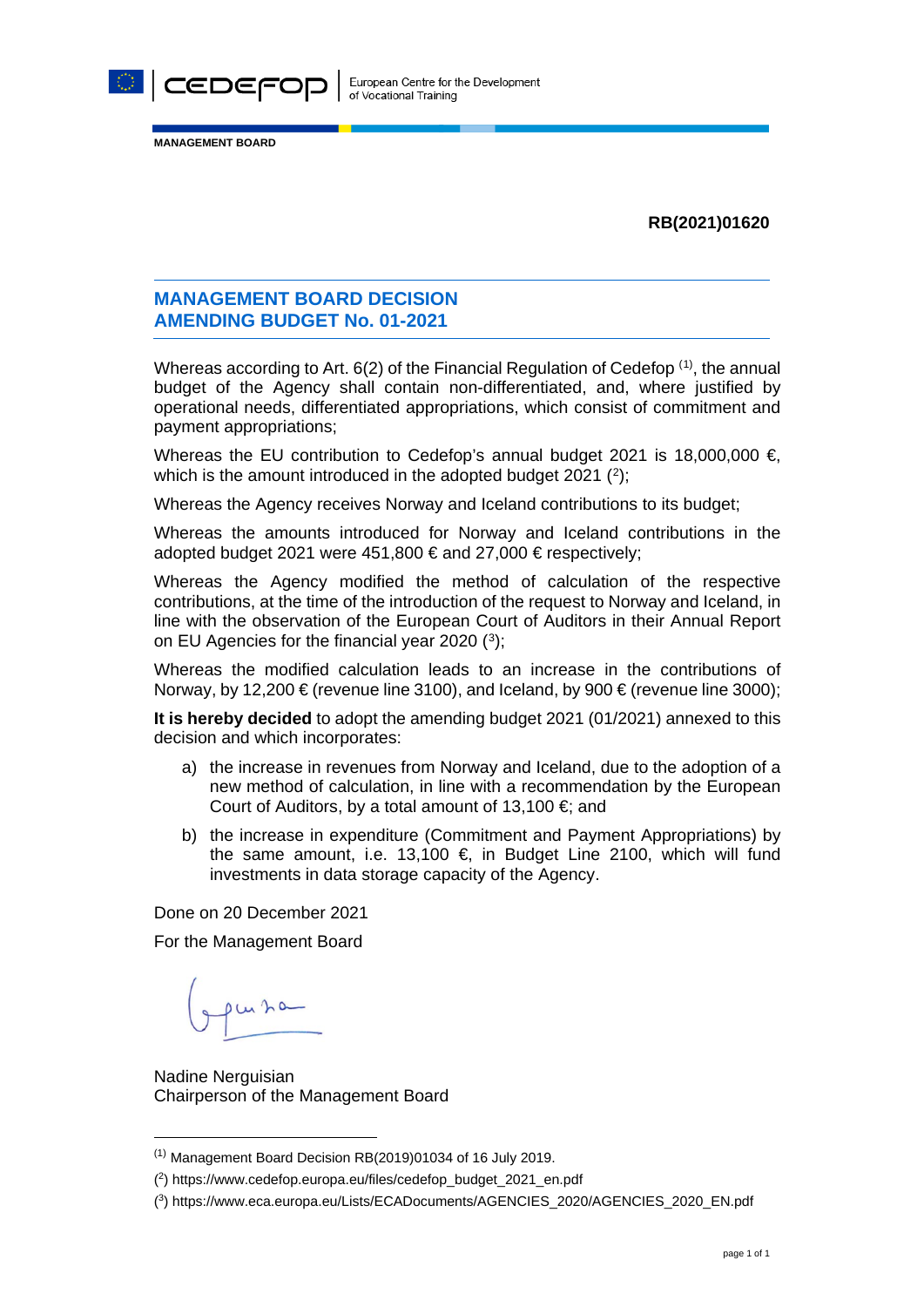| <b>Revenue</b>             |                    |                                                                             |                                                         |                                   |                                                     |                                                                                                                                                                                                                                                                                                                                                                                                                                                                                                                                                                        |  |  |  |  |  |
|----------------------------|--------------------|-----------------------------------------------------------------------------|---------------------------------------------------------|-----------------------------------|-----------------------------------------------------|------------------------------------------------------------------------------------------------------------------------------------------------------------------------------------------------------------------------------------------------------------------------------------------------------------------------------------------------------------------------------------------------------------------------------------------------------------------------------------------------------------------------------------------------------------------------|--|--|--|--|--|
| <b>Budget</b><br>breakdown | No                 | <b>Description</b>                                                          | <b>Initial Revenue</b><br><b>Appropriations</b><br>2021 | <b>Amending Budget</b><br>01/2021 | <b>New Revenue</b><br><b>Appropriations</b><br>2021 | <b>Remarks</b>                                                                                                                                                                                                                                                                                                                                                                                                                                                                                                                                                         |  |  |  |  |  |
| <b>Title</b>               | $\overline{1}$     | <b>EUROPEAN UNION CONTRIBUTION</b>                                          | 18,000,000.00                                           | 0.00                              | 18,000,000.00                                       |                                                                                                                                                                                                                                                                                                                                                                                                                                                                                                                                                                        |  |  |  |  |  |
| Chapter                    | 10 <sup>°</sup>    | <b>EUROPEAN UNION CONTRIBUTION</b>                                          | 18,000,000.00                                           | 0.00                              | 18,000,000.00                                       |                                                                                                                                                                                                                                                                                                                                                                                                                                                                                                                                                                        |  |  |  |  |  |
| Article                    | 100                | <b>EUROPEAN UNION CONTRIBUTION</b>                                          | 18,000,000.00                                           | 0.00                              | 18,000,000.00                                       |                                                                                                                                                                                                                                                                                                                                                                                                                                                                                                                                                                        |  |  |  |  |  |
| Line                       | 1000               | European Union contribution                                                 | 18,000,000.00                                           |                                   | 18,000,000.00                                       | Regulation (EU) 2019/128 of the European Parliament and of the Council of 16 January 2019,<br>establishing a European Centre for the Development of Vocational Training (Cedefop) and repealing<br>Council Regulation (EC) no 337/75. In accordance with the provisions of Article 12(3) of that<br>Regulation, a contribution for Cedefop is entered in the general budget of the Union. The revenue<br>entered corresponds to the contribution provided for in Budget Line 04 03 13 of the statement of<br>expenditure in Section III (Commission) of the EU budget. |  |  |  |  |  |
| <b>Title</b>               | $\overline{2}$     | <b>MISCELLANEOUS REVENUE</b>                                                | 10,000.00                                               | 0.00                              | 10,000.00                                           |                                                                                                                                                                                                                                                                                                                                                                                                                                                                                                                                                                        |  |  |  |  |  |
| Chapter                    | 22                 | <b>REVENUE FROM AND ALLOWANCES FOR</b><br>SERVICES RENDERED AGAINST PAYMENT | 10,000.00                                               | 0.00                              |                                                     | These reimbursements constitute internal assigned revenue as per Art. 23(3) (a) and (g) of Cedefop's<br>10,000.00 Financial Rules. It may be carried over for one year only in accordance with point (b) of the first sub-<br>paragraph of Art. 15 thereof.                                                                                                                                                                                                                                                                                                            |  |  |  |  |  |
| Article                    | gement Board by wi | Revenue from and allowances for services<br>rendered against payment        | 10,000.00                                               | 0.00                              | 10,000.00                                           |                                                                                                                                                                                                                                                                                                                                                                                                                                                                                                                                                                        |  |  |  |  |  |
| Line                       |                    | Revenue from and allowances for services<br>rendered against payment        | 10,000.00                                               |                                   |                                                     | Charges for publications and services provided by Cedefop, pursuant to Art 12(3)(c) of the Agency<br>10,000.00 Regulation 2019/0128. This amount mostly concerns the revenue from the sales of Cedefop<br>publications or from fees for accessing databases                                                                                                                                                                                                                                                                                                            |  |  |  |  |  |
| Chapter                    | 23                 | <b>REIMBURSEMENT OF VARIOUS EXPENSES</b><br>(ASSIGNED REVENUE)              | 0.00                                                    | 0.00                              | 0.00                                                |                                                                                                                                                                                                                                                                                                                                                                                                                                                                                                                                                                        |  |  |  |  |  |
| <b>Article</b>             | 230                | Reimbursement of various expenses                                           | 0.00                                                    | 0.00                              | 0.00                                                |                                                                                                                                                                                                                                                                                                                                                                                                                                                                                                                                                                        |  |  |  |  |  |
| Line                       | 2300               | Reimbursement of various expenses                                           | 0.00                                                    | 0.00                              |                                                     | 0.00 Assigned revenue received in the form of reimbursement of expenses.                                                                                                                                                                                                                                                                                                                                                                                                                                                                                               |  |  |  |  |  |
| <b>Title</b>               | $\mathbf{3}$       | <b>PAYMENTS FROM THIRD PARTIES</b><br>(ASSIGNED REVENUE)                    | 478,800.00                                              | 13,100.00                         |                                                     | These payments constitute external assigned revenue as per Art. 23 (2) (a) and (f) of Cedefop's<br>491,900.00 Financial Rules. It may be carried-over automatically in accordance with point (a) of the first sub-<br>paragraph of Art.15 thereof.                                                                                                                                                                                                                                                                                                                     |  |  |  |  |  |
| Chapter                    | 30                 | <b>PAYMENTS FROM ICELAND</b>                                                | 27,000.00                                               | 900.00                            | 27,900.00                                           |                                                                                                                                                                                                                                                                                                                                                                                                                                                                                                                                                                        |  |  |  |  |  |
| Article                    | 300                | <b>Payments from Iceland</b>                                                | 27,000.00                                               | 900.00                            | 27,900.00                                           |                                                                                                                                                                                                                                                                                                                                                                                                                                                                                                                                                                        |  |  |  |  |  |
| Line                       | 3000               | Payments from Iceland                                                       | 27,000.00                                               | 900.00                            | 27,900.00                                           | Budget contribution of Iceland to the annual Work Programme of Cedefop in accordance with the<br>bilateral agreement of 29-05-1996.                                                                                                                                                                                                                                                                                                                                                                                                                                    |  |  |  |  |  |
| Chapter                    | 31                 | <b>PAYMENTS FROM NORWAY</b>                                                 | 451,800.00                                              | 12,200.00                         | 464,000.00                                          |                                                                                                                                                                                                                                                                                                                                                                                                                                                                                                                                                                        |  |  |  |  |  |
| Article                    | 310                | <b>Payments from Norway</b>                                                 | 451,800.00                                              | 12,200.00                         | 464,000.00                                          |                                                                                                                                                                                                                                                                                                                                                                                                                                                                                                                                                                        |  |  |  |  |  |
| Line                       | 3100               | Payments from Norway                                                        | 451,800.00                                              | 12,200.00                         | 464,000.00                                          | Budget contribution of Norway to the annual Work Programme of Cedefop in accordance with the<br>bilateral agreement of 29-05-1996                                                                                                                                                                                                                                                                                                                                                                                                                                      |  |  |  |  |  |
| Chapter                    | 32                 | <b>OTHER PAYMENTS FROM THE</b><br><b>COMMISSION</b>                         | 0.00                                                    | 0.00                              | 0.00                                                |                                                                                                                                                                                                                                                                                                                                                                                                                                                                                                                                                                        |  |  |  |  |  |
| Article                    | 320                | <b>Contribution Agreements</b>                                              | 0.00                                                    | 0.00                              | 0.00                                                |                                                                                                                                                                                                                                                                                                                                                                                                                                                                                                                                                                        |  |  |  |  |  |
| Line                       | 3200               | <b>Contribution Agreements</b>                                              | 0.00                                                    | 0.00                              |                                                     | 0.00 Contribution agreements with Commission services                                                                                                                                                                                                                                                                                                                                                                                                                                                                                                                  |  |  |  |  |  |
|                            |                    | <b>Total Income appropriations</b>                                          | 18,488,800.00                                           | 13,100.00                         | 18,501,900.00                                       |                                                                                                                                                                                                                                                                                                                                                                                                                                                                                                                                                                        |  |  |  |  |  |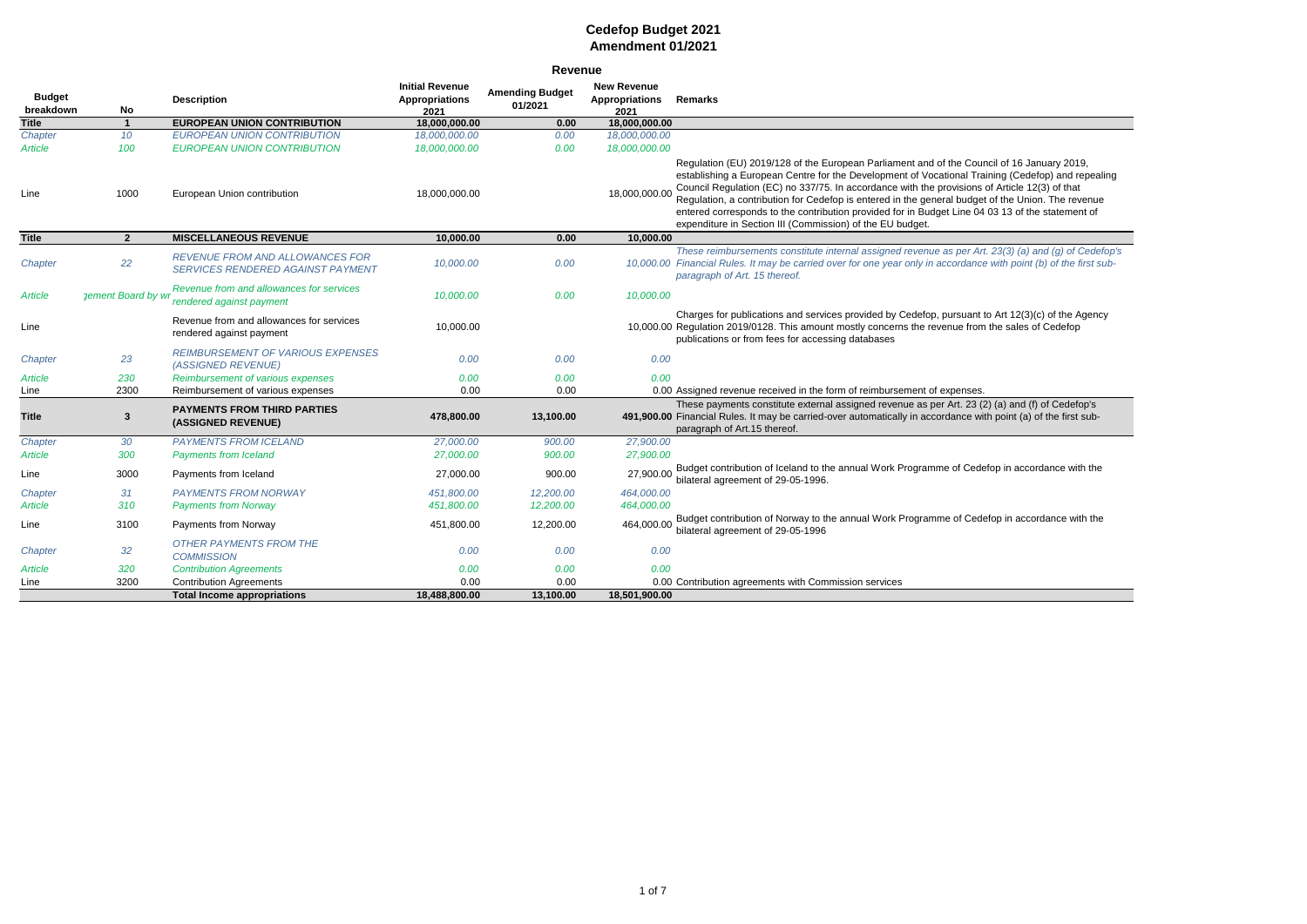|                            |              |                                                                                                                                                                                            |                 |                  |                    | <b>Expenditure</b> |                |                     |                                                                                                                                                                                                                                                                                                                                                                                                                                                                                                                                                                                                                                                                                                                                                                                                                                                                                                                                                                                  |
|----------------------------|--------------|--------------------------------------------------------------------------------------------------------------------------------------------------------------------------------------------|-----------------|------------------|--------------------|--------------------|----------------|---------------------|----------------------------------------------------------------------------------------------------------------------------------------------------------------------------------------------------------------------------------------------------------------------------------------------------------------------------------------------------------------------------------------------------------------------------------------------------------------------------------------------------------------------------------------------------------------------------------------------------------------------------------------------------------------------------------------------------------------------------------------------------------------------------------------------------------------------------------------------------------------------------------------------------------------------------------------------------------------------------------|
| <b>Budget</b><br>breakdown | No           | <b>Description</b>                                                                                                                                                                         | Initial CA 2021 | AB 01-2021       | <b>New CA 2021</b> | Initial 2021<br>PA | AB 01-2021     | New PA 2021 Remarks |                                                                                                                                                                                                                                                                                                                                                                                                                                                                                                                                                                                                                                                                                                                                                                                                                                                                                                                                                                                  |
| <b>Title</b>               | $\mathbf{1}$ | <b>STAFF</b>                                                                                                                                                                               | 11,117,600      | $\mathbf 0$      | 11,117,600         | 11,117,600         | $\mathbf 0$    | 11,117,600          |                                                                                                                                                                                                                                                                                                                                                                                                                                                                                                                                                                                                                                                                                                                                                                                                                                                                                                                                                                                  |
| Chapter                    | 11           | SALARIES & ALLOWANCES                                                                                                                                                                      | 10,185,858      | $\overline{O}$   | 10,185,858         | 10,185,858         | $\overline{O}$ | 10,185,858          |                                                                                                                                                                                                                                                                                                                                                                                                                                                                                                                                                                                                                                                                                                                                                                                                                                                                                                                                                                                  |
| Article                    | 110          | Staff holding a post provided for in the<br>establishment plan                                                                                                                             | 8,669,343       | 0                | 8,669,343          | 8,669,343          | 0              | 8,669,343           |                                                                                                                                                                                                                                                                                                                                                                                                                                                                                                                                                                                                                                                                                                                                                                                                                                                                                                                                                                                  |
| Line                       | 1100         | Staff holding a post provided for in the<br>establishment plan (Including: Basic salaries, Family<br>allowances, Expatriation and foreign residence<br>allowances, Secretarial allowances) | 8,669,343       |                  | 8,669,343          | 8,669,343          |                | 8,669,343           | Staff Regulations of officials of the Euro<br>the European Union (CEOS).<br>This appropriation is intended to cover:<br>- Basic salaries of the staff in the establi<br>and having regard to possible adjustmer<br>- Overtime (Article 56 and Annex VI, Arti<br>- Family allowances (Articles 62, 67 and<br>° head of household allowance<br>° allowance for dependent child or other<br>° education allowance<br>- Expatriation and foreign residence allo<br>of Annex VII and Article 21 CEOS)<br>- Secretarial allowance (Article 18 of Anı<br>- Employer's contributions<br>° sickness insurance (Article 72, Article 3<br>° insurance against the risk of accident a<br>° unemployment insurance, [Regulation<br>the Council of 22 October 2013<br>amending the Staff Regulations of officia<br>European Union (OJ L287,<br>29.10.2013 p. 15)]<br>The contributions referred to in the 3 bul<br>° constitution or maintenance of pension<br>- Payment of salary weightings. |
| Article                    | 111          | <b>External personnel</b>                                                                                                                                                                  | 1,343,515       | 0                | 1,343,515          | 1,343,515          | 0              | 1,343,515           |                                                                                                                                                                                                                                                                                                                                                                                                                                                                                                                                                                                                                                                                                                                                                                                                                                                                                                                                                                                  |
| Line                       | 1111         | Seconded national experts                                                                                                                                                                  | 123,625         |                  | 123,625            | 123,625            |                |                     | The rules adopted by the Commission g<br>123,625 This appropriation is intended to cover tl<br>the Centre.                                                                                                                                                                                                                                                                                                                                                                                                                                                                                                                                                                                                                                                                                                                                                                                                                                                                       |
| Line                       | 1112         | <b>Contract Agents</b>                                                                                                                                                                     | 1,115,779       |                  | 1,115,779          | 1,115,779          |                | 1,115,779           | Conditions of employment of other serva<br>This appropriation is intended to cover a<br>schemes and the contribution to social<br>welfare for contract Agents and the impa                                                                                                                                                                                                                                                                                                                                                                                                                                                                                                                                                                                                                                                                                                                                                                                                       |
| Line                       | 1113         | Trainees                                                                                                                                                                                   | 104,111         |                  | 104,111            | 104,111            |                |                     | This appropriation is intended to cover e<br>students. This expenditure includes<br>104,111 trainees' social security allowances and<br>programme and travel expenses at the<br>beginning and end of the course or stay.                                                                                                                                                                                                                                                                                                                                                                                                                                                                                                                                                                                                                                                                                                                                                         |
| Article                    | 114          | Miscellaneous allowances and grants                                                                                                                                                        | 173,000         | $\boldsymbol{o}$ | 173,000            | 173,000            | 0              | 173,000             | Staff Regulations of officials of the Europ                                                                                                                                                                                                                                                                                                                                                                                                                                                                                                                                                                                                                                                                                                                                                                                                                                                                                                                                      |
| Line                       | 1140         | Miscellaneous allowances and grants                                                                                                                                                        | 173,000         |                  | 173,000            | 173,000            |                | 173,000             | VII and Articles 14, 26, 29 and 34<br>CEOS).<br>This appropriation is intended to cover:<br>- childbirth allowance,<br>- allowance in the event of death,<br>- travel expenses for annual leave,<br>- dismissal compensation.                                                                                                                                                                                                                                                                                                                                                                                                                                                                                                                                                                                                                                                                                                                                                    |
| Chapter                    | 12           | <b>EXPENDITURE RELATING TO STAFF</b><br><b>RECRUITMENT</b>                                                                                                                                 | 210,000         | 0                | 210,000            | 210,000            | 0              | 210,000             |                                                                                                                                                                                                                                                                                                                                                                                                                                                                                                                                                                                                                                                                                                                                                                                                                                                                                                                                                                                  |
| Article                    | 120          | Allowances and expenses on entering and leaving<br>the service and on transfer                                                                                                             | 210,000         | 0                | 210,000            | 210,000            | 0              | 210,000             |                                                                                                                                                                                                                                                                                                                                                                                                                                                                                                                                                                                                                                                                                                                                                                                                                                                                                                                                                                                  |

ropean Union and Conditions of employment of other servants of blishment plan, calculated on the basis of the applicable provisions ents (Articles 62 & 66, Article 20 CEOS) rticle 16 CEOS) nd 68, Article 20 CEOS) including

er dependent person (Annex VII, Article 2.4 and Article 21 CEOS)

lowances (Articles 62 and 69, Article 20 CEOS as well as Article 4

mex XIII)

28 CEOS) t and of occupational disease (Article 73, Article 28 CEOS) (EU, Euratom) no 1023/2013 of the European Parliament and of

cials and the Conditions of employment of other servants of the

ullet points above are payable to the Commission on rights (Article 42 CEOS)

guide Cedefop rules by analogy. the costs of national officials and other experts on secondment to

vants of the European Union (Title IV, in particular Article 79). all salary costs, employer's contributions to social security

pact of weightings applicable to the remunerations of such staff.

expenditure incurred in practical administrative training for young

d contributions, travel expenses for travel during the training

opean Union (Articles 70, 74 and 75 as well as Article 8 of Annex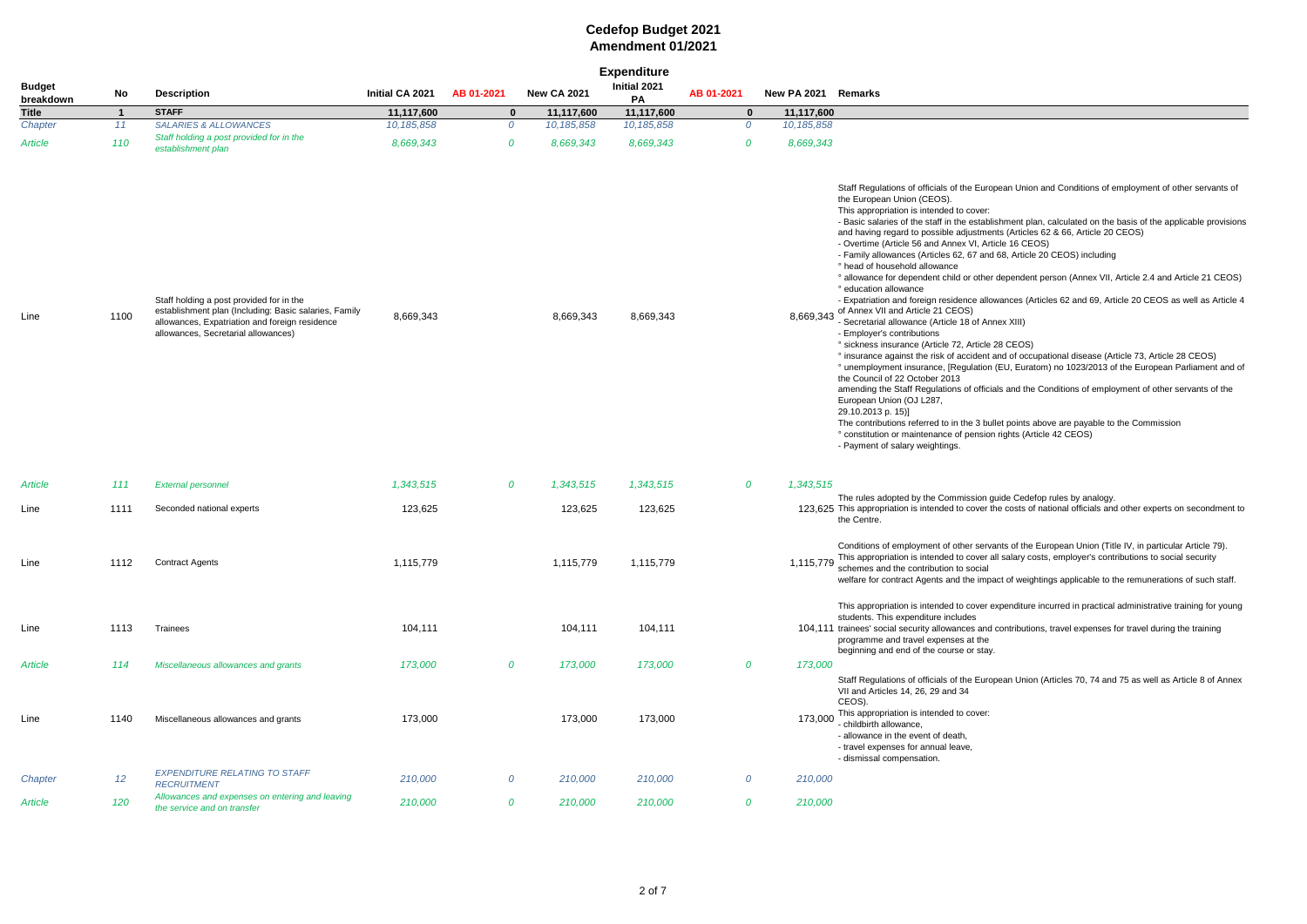**Expenditure**

Staff Regulations of officials of the European Union and Conditions of employment of other servants of

r expenses relating to: 27 to 34 and Annex III, Articles 11 to 13 CEOS) tment and leaving the service, including those of family members

r allowances (Articles 20 and 71 as well as Articles 5 and 6 of

71 as well as Article 9 of Annex VII, Articles 11 and 22 CEOS) ces (Articles 20 and 71 as well as Article 10 of Annex VII, Articles

mission expenses of staff, seconded national experts and

nd Support.

aropean Union, and in particular Article 59 thereof and Article 8 of

European Union, and in particular Articles 16 and 28 thereof. ation is intended to cover the cost of check-ups (special ables

equipment and fittings and administrative costs of the Invalidity

r other expenditure such as pre-school fees, fees for schooling and

the restaurant and canteen are funded by the BL 2350 from 2020

ropean Union, and in particular Article 24a thereof, as well as

in particular Article 11 thereof.

r the cost of introduction courses for new recruits, staff

rses on

ars, information sessions on EU matters, etc.

sing consultants.

rimaires) and other external staff ird parties

inistrative content. ments are funded by BL 2330.

r receptions, events and other representation expenses (such as

ing or retiring, receptions in house and hosting for the Director's

orts and cultural activities, Christmas party, etc.)

| Line                      | 1200         | Allowances and expenses on entering and leaving<br>the service and on transfer | 210,000           |        | 210,000           | 210,000           |                | 210,000           | the European Union (CEOS).<br>This appropriation is intended to cover e<br>- expenditure on recruitment (Articles 27<br>- travel expenses on taking up appointm<br>(Articles 20 and 71 and Article 7 of<br>Annex VII, Articles 11 and 22 CEOS)<br>- installation, resettlement and transfer a<br>Annex VII, Article 22 CEOS)<br>- removal expenses (Articles 20 and 71<br>- temporary daily subsistence allowance<br>11 and 22 CEOS). |
|---------------------------|--------------|--------------------------------------------------------------------------------|-------------------|--------|-------------------|-------------------|----------------|-------------------|---------------------------------------------------------------------------------------------------------------------------------------------------------------------------------------------------------------------------------------------------------------------------------------------------------------------------------------------------------------------------------------------------------------------------------------|
| Chapter                   | 13           | <b>MISSIONS AND DUTY TRAVEL</b>                                                | 50,000            | 0      | 50,000            | 50,000            | $\overline{O}$ | 50,000            |                                                                                                                                                                                                                                                                                                                                                                                                                                       |
| Article                   | 130          | Mission expenses, duty travel expenses and other<br>ancillary expenses         | 50,000            | 0      | 50,000            | 50,000            | 0              | 50,000            |                                                                                                                                                                                                                                                                                                                                                                                                                                       |
| Line                      | 1300         | Mission expenses, duty travel expenses and other<br>ancillary expenses         | 50,000            |        | 50,000            | 50,000            |                |                   | This appropriation is intended to cover n<br>50,000 trainees assigned to the Director's office<br>and the Department for Resources and                                                                                                                                                                                                                                                                                                |
| Chapter<br><b>Article</b> | 14<br>143    | SOCIOMEDICAL INFRASTRUCTURE<br><b>Medical service</b>                          | 217,000<br>69,000 | 0<br>0 | 217,000<br>69,000 | 217,000<br>69,000 | 0<br>$\bm{o}$  | 217,000<br>69,000 |                                                                                                                                                                                                                                                                                                                                                                                                                                       |
| Line                      | 1430         | Medical service                                                                | 69,000            |        | 69,000            | 69,000            |                |                   | Staff Regulations of officials of the Euro<br>Annex II, as well as Conditions of<br>employment of other servants of the Eur<br>69,000 Apart from doctor's fees, this appropriati<br>examination, analyses, etc.), consumabl<br>(dressings, medicines, etc.), special equ<br>Committee.                                                                                                                                                |
| Article                   | 149          | Other expenditure                                                              | 148,000           | 0      | 148,000           | 148,000           | $\bm{o}$       | 148,000           |                                                                                                                                                                                                                                                                                                                                                                                                                                       |
| Line                      | 1490         | Other expenditure                                                              | 148,000           |        | 148,000           | 148,000           |                | 148,000           | This appropriation is intended to cover o<br>International Baccalaureate, etc.<br>Expenses related to the operation of the<br>onwards.                                                                                                                                                                                                                                                                                                |
| Chapter                   | 15           | <b>TRAINING</b>                                                                | 120,000           | 0      | 120,000           | 120,000           | $\overline{O}$ | 120,000           |                                                                                                                                                                                                                                                                                                                                                                                                                                       |
| Article                   | 150          | Language courses, retraining and further vocational<br>training                | 120,000           | 0      | 120,000           | 120,000           | $\bm{o}$       | 120,000           |                                                                                                                                                                                                                                                                                                                                                                                                                                       |
| Line                      | 1500         | Language courses, retraining and further vocational<br>training                | 120,000           |        | 120,000           | 120,000           |                |                   | Staff Regulations of officials of the Euro<br>Conditions of employment of other<br>servants of the European Union, and in<br>120,000 This appropriation is intended to cover tl<br>development courses, retraining, course<br>the use of modern techniques, seminars<br>It also covers the cost of hiring organisin                                                                                                                   |
| Chapter                   | 16           | <b>EXTERNAL SERVICES</b>                                                       | 322,742           | 0      | 322,742           | 322,742           | 0              | 322,742           |                                                                                                                                                                                                                                                                                                                                                                                                                                       |
| Article                   | 160          | Supplementary services by external staff or<br>companies                       | 322,742           | 0      | 322,742           | 322,742           | 0              | 322,742           |                                                                                                                                                                                                                                                                                                                                                                                                                                       |
| Line                      | 1600         | Supplementary services by external staff or<br>companies                       | 322,742           |        | 322,742           | 322,742           |                | 322,742           | This appropriation is intended to cover:<br>- the employment of agency staff (interir<br>- audits of finance and accounts by third<br>- accounting services<br>- Service Level Agreements with adminis<br>As of 2020, translations of legal docume                                                                                                                                                                                    |
| Chapter                   | 17           | <b>RECEPTIONS AND EVENTS</b>                                                   | 12,000            | 0      | 12,000            | 12,000            | $\overline{O}$ | 12,000            |                                                                                                                                                                                                                                                                                                                                                                                                                                       |
| Article                   | 170          | Receptions, events and social activities for staff                             | 12,000            | 0      | 12,000            | 12,000            | 0              | 12,000            |                                                                                                                                                                                                                                                                                                                                                                                                                                       |
| Line                      | 1700         | Receptions, events and social activities for staff                             | 12,000            |        | 12,000            | 12,000            |                |                   | This appropriation is intended to cover re<br>restaurants, medals for 20 years of<br>12,000 Community service, gifts for staff leaving<br>Office, etc.) and the activities of the<br>Sports and Leisure Club (including sport                                                                                                                                                                                                         |
| <b>Title</b>              | $\mathbf{2}$ | <b>INFRASTRUCTURE AND OPERATING</b><br><b>EXPENDITURE</b>                      | 1,850,200         | 13,100 | 1,863,300         | 1,850,200         | 13,100         | 1,863,300         |                                                                                                                                                                                                                                                                                                                                                                                                                                       |
| Chapter                   | 20           | RENTAL OF BUILDINGS AND ASSOCIATED<br><b>COSTS</b>                             | 648,000           | 0      | 648,000           | 648,000           | $\overline{O}$ | 648,000           |                                                                                                                                                                                                                                                                                                                                                                                                                                       |
| Article                   | 200          | Rent and public utilities                                                      | 181,000           | 0      | 181,000           | 181,000           | 0              | 181,000           |                                                                                                                                                                                                                                                                                                                                                                                                                                       |
|                           |              |                                                                                |                   |        |                   | 3 of 7            |                |                   |                                                                                                                                                                                                                                                                                                                                                                                                                                       |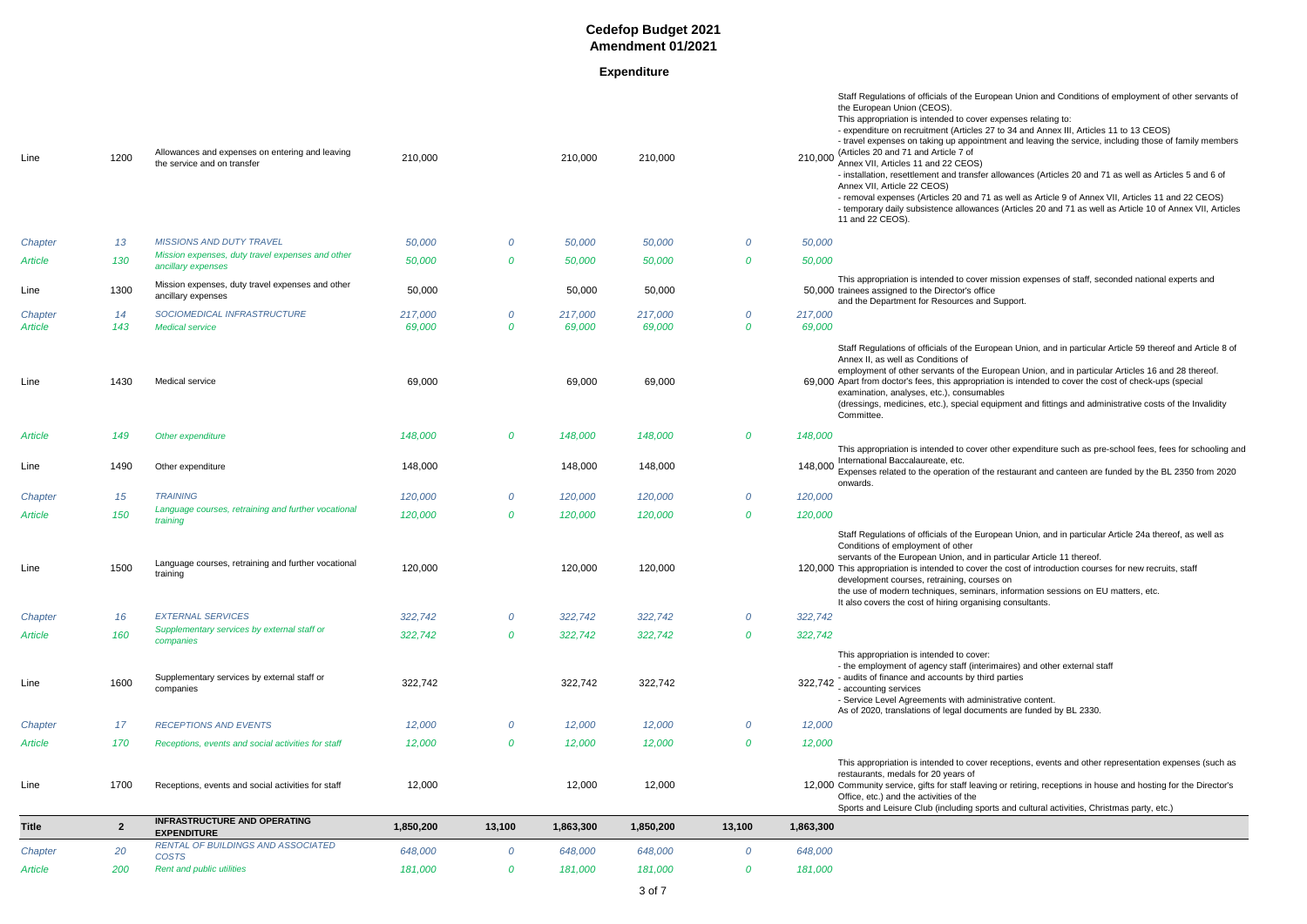**Expenditure**

|         |      |                                                                                                |             |                  |         | Experimente    |                |                                                                                                                                                                                                                                                                                                                                                                                                                                                                                                                                                                                                                                                                                                                                                             |
|---------|------|------------------------------------------------------------------------------------------------|-------------|------------------|---------|----------------|----------------|-------------------------------------------------------------------------------------------------------------------------------------------------------------------------------------------------------------------------------------------------------------------------------------------------------------------------------------------------------------------------------------------------------------------------------------------------------------------------------------------------------------------------------------------------------------------------------------------------------------------------------------------------------------------------------------------------------------------------------------------------------------|
| Line    | 2000 | Rent and public utilities                                                                      | 181,000     |                  | 181,000 | 181,000        |                | This appropriation is intended to cover rents relating to occupied buildings or parts of buildings<br>181,000<br>as current consumption of water, gas, electricity and heating.                                                                                                                                                                                                                                                                                                                                                                                                                                                                                                                                                                             |
| Article | 203  | Cleaning, maintenance and repair, gardening, minor<br>construction and fitting-out of premises | 351,000     | 0                | 351,000 | 351,000        | 0              | 351,000                                                                                                                                                                                                                                                                                                                                                                                                                                                                                                                                                                                                                                                                                                                                                     |
| Line    | 2030 | Cleaning, maintenance and repair, gardening, minor<br>construction and fitting-out             | 351,000     |                  | 351,000 | 351,000        |                | This appropriation is intended to cover the costs of cleaning, upkeep and repair of the premise<br>the Centre (e.g. rooms, lift, heating<br>system, air-conditioning, electricity and water facilities, outdoor premises including landscape<br>351,000<br>garden). It is also intended to cover the<br>costs of the minor constructions in the building, the fitting-out of premises, as well as related f<br>studies and consulting services.                                                                                                                                                                                                                                                                                                             |
| Article | 205  | Security and surveillance of the buildings                                                     | 116,000     | $\boldsymbol{o}$ | 116,000 | 116,000        | 0              | 116,000                                                                                                                                                                                                                                                                                                                                                                                                                                                                                                                                                                                                                                                                                                                                                     |
| Line    | 2050 | Security and surveillance of the buildings                                                     | 116,000     |                  | 116,000 | 116,000        |                | This appropriation is intended to cover the services provided by external service providers in r<br>116,000 security and surveillance of the<br>premises and grounds of Cedefop.                                                                                                                                                                                                                                                                                                                                                                                                                                                                                                                                                                            |
| Chapter | 21   | INFORMATION AND COMMUNICATION<br><b>TECHNOLOGY</b>                                             | 794,700     | 13,100           | 807,800 | 794,700        | 13,100         | 807,800                                                                                                                                                                                                                                                                                                                                                                                                                                                                                                                                                                                                                                                                                                                                                     |
| Article | 210  | Equipment, costs for equipment and data-<br>processing operations                              | 794,700     | 13,100           | 807,800 | 794,700        | 13,100         | 807,800                                                                                                                                                                                                                                                                                                                                                                                                                                                                                                                                                                                                                                                                                                                                                     |
| Line    | 2100 | Data-Processing equipment                                                                      | 103,000     | 13,100           | 116,100 | 103,000        | 13,100         | This appropriation is intended to cover the purchase/rental of computers and peripherals. It als<br>the costs for servicing, operating,<br>116,100<br>repair, data media, documentation, other materials, etc. It also covers the purchase of toners<br>operation of all printers.                                                                                                                                                                                                                                                                                                                                                                                                                                                                          |
| Line    | 2101 | Software purchase and development, other external<br>services                                  | 691,700     |                  | 691,700 | 691,700        |                | This appropriation is intended to cover the cost of:<br>- the maintenance of existing applications,<br>- the introduction of new applications and the expansion of existing applications (feasibility stu<br>analysis, programming, implementation,<br>691,700<br>- purchase, rental and maintenance of programme packages and software, etc.,<br>- consulting,<br>- other services (helpdesk, staff for data input, system engineers, etc.).                                                                                                                                                                                                                                                                                                               |
| Chapter | 22   | MOVABLE PROPERTY AND ASSOCIATED<br><b>COSTS</b>                                                | 15,000      | 0                | 15,000  | 15,000         | 0              | 15,000                                                                                                                                                                                                                                                                                                                                                                                                                                                                                                                                                                                                                                                                                                                                                      |
| Article | 220  | Technical installations and electronic office<br>equipment                                     | $\Omega$    | $\overline{0}$   | 0       | $\overline{0}$ | 0              | 0                                                                                                                                                                                                                                                                                                                                                                                                                                                                                                                                                                                                                                                                                                                                                           |
| Line    | 2200 | Technical installations and electronic office<br>equipment                                     | $\mathbf 0$ |                  | 0       | $\mathbf 0$    |                | This appropriation is intended to cover expenditure on equipment, in particular:<br>- audio-visual, reproduction, archive, library and interpreting equipment, namely booths, heads<br>switching units for simultaneous<br>0 interpretation facilities.<br>- various tools for building maintenance workshops,<br>- maintenance, repair, associated services and consulting related to technical equipment and<br>installations.                                                                                                                                                                                                                                                                                                                            |
| Article | 221  | <b>Furniture</b>                                                                               | 12,000      | 0                | 12,000  | 12,000         | 0              | 12,000                                                                                                                                                                                                                                                                                                                                                                                                                                                                                                                                                                                                                                                                                                                                                      |
| Line    | 2210 | Furniture                                                                                      | 12,000      |                  | 12,000  | 12,000         |                | This appropriation is intended to cover the costs of purchase, hire, maintenance and repair of<br>12,000 for office and common spaces of the<br>building, including meeting areas.                                                                                                                                                                                                                                                                                                                                                                                                                                                                                                                                                                          |
| Article | 223  | <b>Transport equipment</b>                                                                     | 3,000       | $\boldsymbol{0}$ | 3,000   | 3,000          | 0              | 3,000<br>This appropriation is intended to cover the purchase, hire, operation, maintenance and repair                                                                                                                                                                                                                                                                                                                                                                                                                                                                                                                                                                                                                                                      |
| Line    | 2230 | Transport equipment                                                                            | 3,000       |                  | 3,000   | 3,000          |                | 3,000<br>transport equipment, including fuel.                                                                                                                                                                                                                                                                                                                                                                                                                                                                                                                                                                                                                                                                                                               |
| Chapter | 23   | <b>CURRENT ADMINISTRATIVE EXPENDITURE</b>                                                      | 213,000     | 0                | 213,000 | 213,000        | $\overline{O}$ | 213,000                                                                                                                                                                                                                                                                                                                                                                                                                                                                                                                                                                                                                                                                                                                                                     |
| Article | 230  | <b>Stationery and office supplies</b>                                                          | 10,000      | 0                | 10,000  | 10,000         | 0              | 10,000                                                                                                                                                                                                                                                                                                                                                                                                                                                                                                                                                                                                                                                                                                                                                      |
| Line    | 2300 | Stationery and office supplies                                                                 | 10,000      |                  | 10,000  | 10,000         |                | This appropriation is intended to cover the cost of photocopying, supplies for the reproduction<br>10,000<br>equipment, paper and office supplies.                                                                                                                                                                                                                                                                                                                                                                                                                                                                                                                                                                                                          |
| Article | 233  | Legal expenses and damages                                                                     | 100,000     | 0                | 100,000 | 100,000        | 0              | 100,000                                                                                                                                                                                                                                                                                                                                                                                                                                                                                                                                                                                                                                                                                                                                                     |
| Line    | 2330 | Legal expenses and damages                                                                     | 100,000     |                  | 100,000 | 100,000        |                | This appropriation is intended to cover expenses for consulting, receiving legal advice and bei<br>represented as necessary by competent<br>lawyers. This covers also the judicial fees related to procedures in Courts as well as the costs<br>borne by Cedefop following Court<br>judgements or conclusions of the Appeals Committee. Costs of travelling to and from the Cou<br>100,000 Thessaloniki as well as costs for urgent<br>photocopying outside of Cedefop related to Court proceedings, and any other petty costs relat<br>matters are also covered by this<br>appropriation. Related staff mission and meeting costs are covered by the apropriations of Art<br>and 250 respectively. Translation<br>costs were funded by BL 1600 until 2020. |

rine 2000 rent and public utilities is and public utilities to this intended to contain it in this rents relat electricity and heating.

r the costs of cleaning, upkeep and repair of the premises used by I water facilities, outdoor premises including landscape and

building, the fitting-out of premises, as well as related feasibility

If the services provided by external service providers in relation to

r the purchase/rental of computers and peripherals. It also covers

her materials, etc. It also covers the purchase of toners for the

and the expansion of existing applications (feasibility study,

r expenditure on equipment, in particular: brary and interpreting equipment, namely booths, headsets and

r the costs of purchase, hire, maintenance and repair of furniture

r the purchase, hire, operation, maintenance and repair costs of

rexpenses for consulting, receiving legal advice and being ees related to procedures in Courts as well as the costs to be

eals Committee. Costs of travelling to and from the Court of

ed to Court proceedings, and any other petty costs related to legal

ad meeting costs are covered by the apropriations of Articles 130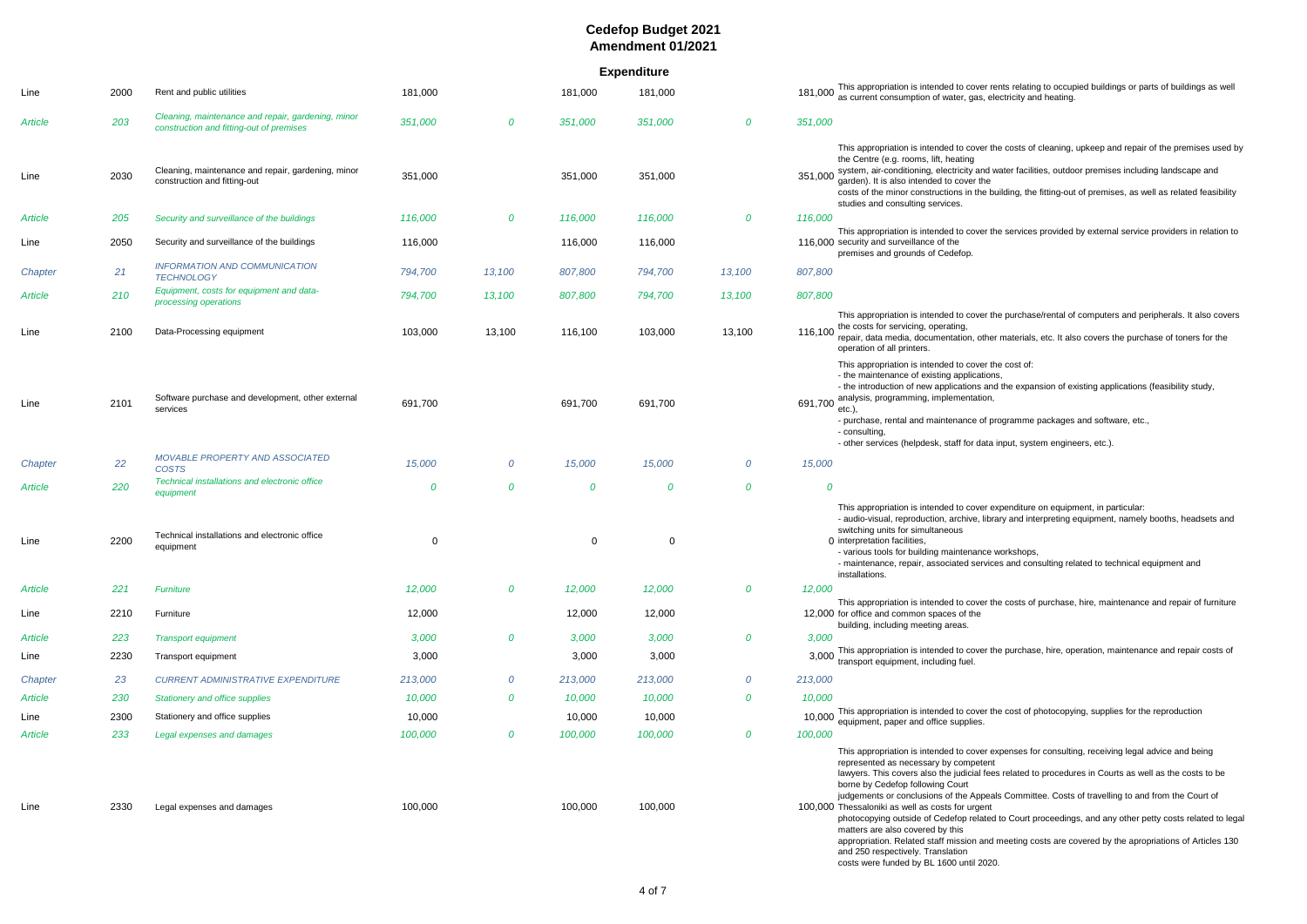|                        |             |                                                                                                                       | <b>Expenditure</b> |          |                  |                  |          |           |                                                                                                                                                                                                                                                                                                                                               |  |  |
|------------------------|-------------|-----------------------------------------------------------------------------------------------------------------------|--------------------|----------|------------------|------------------|----------|-----------|-----------------------------------------------------------------------------------------------------------------------------------------------------------------------------------------------------------------------------------------------------------------------------------------------------------------------------------------------|--|--|
| Article                | 235         | Other administrative expenditure                                                                                      | 102,000            | 0        | 102,000          | 102,000          | 0        | 102,000   |                                                                                                                                                                                                                                                                                                                                               |  |  |
| Line                   | 2350        | Other administrative expenditure                                                                                      | 102,000            |          | 102,000          | 102,000          |          |           | This appropriation is intended to cover mise<br>- various insurances: personnel issues (acc<br>- bank charges and exchange rate differend<br>102,000 - any unforeseen expenditure in crisis or dist<br>continuity.<br>- operating costs and consumables for the<br>- other administrative expenditure not inser                               |  |  |
| Article                | 239         | Publications and documentation of administrative<br>nature                                                            | 1,000              | 0        | 1,000            | 1,000            | 0        | 1,000     |                                                                                                                                                                                                                                                                                                                                               |  |  |
| Line                   | 2390        | Publications and documentation of administrative<br>nature                                                            | 1,000              |          | 1,000            | 1,000            |          |           | This appropriation is intended to cover pub<br>It is also intended to cover:<br>- the cost of publication in the local or natio<br>addressed to that market,<br>1,000 - the cost of purchasing books or magazine<br>professional needs (law, accounting,<br>technical etc.),<br>- the cost of binding and other expenditure<br>documentation. |  |  |
| Chapter                | 24          | <b>POSTAL CHARGES AND</b><br><b>TELECOMMUNICATIONS</b>                                                                | 175,500            | 0        | 175,500          | 175,500          | 0        | 175,500   |                                                                                                                                                                                                                                                                                                                                               |  |  |
| Article                | 240         | Postage on correspondence and delivery charges                                                                        | 16,000             | 0        | 16,000           | 16,000           | 0        | 16,000    |                                                                                                                                                                                                                                                                                                                                               |  |  |
| Line                   | 2400        | Postage on correspondence and delivery charges                                                                        | 16,000             |          | 16,000           | 16,000           |          | 16,000    | This appropriation is intended to cover fixed<br>and other charges.                                                                                                                                                                                                                                                                           |  |  |
| Article                | 241         | <b>Telecommunications</b>                                                                                             | 159,500            | 0        | 159,500          | 159,500          | 0        | 159,500   |                                                                                                                                                                                                                                                                                                                                               |  |  |
| Line                   | 2410        | Telecommunications subscriptions and charges                                                                          | 67,000             |          | 67,000           | 67,000           |          |           | 67,000 This appropriation is intended to cover fixed<br>and other charges.                                                                                                                                                                                                                                                                    |  |  |
| Line                   | 2411        | Purchase and installation and maintenance of<br>telecommunications equipment and material, and<br>associated services | 92,500             |          | 92,500           | 92,500           |          |           | This appropriation is intended to cover expe<br>92,500 purchases, hire, installation, maintenance,<br>consulting.                                                                                                                                                                                                                             |  |  |
| Chapter                | 25          | MEETINGS OF ADMINISTRATIVE NATURE                                                                                     | 4,000              | 0        | 4,000            | 4,000            | 0        | 4,000     |                                                                                                                                                                                                                                                                                                                                               |  |  |
| <b>Article</b><br>Line | 250<br>2500 | Meetings of administrative nature<br>Meetings of administrative nature                                                | 4,000<br>4,000     | 0        | 4,000<br>4,000   | 4,000<br>4,000   | 0        | 4,000     | This appropriation is intended to cover the<br>organised by Department for Resources<br>and Support or the Director's Office. This ir<br>4,000 and subsistence expenses of<br>external staff. It covers the costs incurred b<br>those related to functioning of the water<br>dispensers.                                                      |  |  |
| Chapter                | 26          | <b>BUSINESS CONTINUITY PLAN (p.m.)</b>                                                                                | 0                  | 0        | 0                | 0                | 0        | 0         |                                                                                                                                                                                                                                                                                                                                               |  |  |
| <b>Article</b>         | 260         | Unforeseen expenditure in crisis situation (p.m.)                                                                     | 0                  | 0        | 0                | 0                | 0        | 0         |                                                                                                                                                                                                                                                                                                                                               |  |  |
| Line                   | 2600        | Unforeseen expenditure in crisis situation (p.m.)                                                                     | 0                  | 0        | 0                | 0                | 0        | 0         |                                                                                                                                                                                                                                                                                                                                               |  |  |
| <b>Title</b>           | 3           | <b>OPERATIONAL EXPENDITURE</b>                                                                                        | 5,521,000          | $\bf{0}$ | 5,521,000        | 5,521,000        | $\bf{0}$ | 5,521,000 | Payment appropriations in Title 3 are ha<br>collaboration with the Finance Service s<br>specific allocation of payment appropria<br>amounts shown on each budget line are<br>therefore purely indicative (with the exce<br>revenue).                                                                                                          |  |  |
| Chapter                | 30          | <b>TRANSVERSAL ACTIVITIES</b>                                                                                         | 330,000            | 0        | 330,000          | 330,000          | 0        | 330,000   |                                                                                                                                                                                                                                                                                                                                               |  |  |
| Article<br>Line        | 305<br>3050 | <b>Governing Board meetings</b><br>Governing Board meetings                                                           | 90,000<br>90,000   | 0        | 90,000<br>90,000 | 90,000<br>90,000 | 0        | 90,000    | This appropriation is intended to cover ope<br>Board (until 2018 named as<br>90,000 Governing Board and Bureau respectively).<br>meeting rooms and interpretation                                                                                                                                                                             |  |  |
| Article                | 307         | <b>Transversal technical support</b>                                                                                  | 240,000            | 0        | 240,000          | 240,000          | 0        | 240,000   | expenses.                                                                                                                                                                                                                                                                                                                                     |  |  |
| Line                   | 3070        | Transversal technical support                                                                                         | 134,000            |          | 134,000          | 134,000          |          | 134,000   | This appropriation is intended to cover cost<br>Until year 2020, costs related to ex post ev<br>this appropriations. As of 2021 they<br>are covered by BL 3071.                                                                                                                                                                               |  |  |

miscellaneous administrative expenditure, in particular: s (accidents, missions, etc.), official cars, building and content erences

or disaster situations that are needed to ensure business

r the restaurant and canteen (funded by BL 1490 until 2019). inserted in specific appropriations.

r publishing expenses not covered in Title 3.

national Greek press of notices related to procurement procedures

azines for general purposes (language training) or specific

iture necessary for the archiving and preservation of administrative

fixed rental costs, the cost of communications, maintenance fees

fixed rental costs, the cost of communications, maintenance fees

r expenditure on telecommunications equipment, including wiring, nce, documentation of equipment, associated services and

If the costs of meetings not related to the operational activities

his includes printing, interpretation and catering, as well as travel

red by the cafeteria for servicing internal meetings as well as

**Pandled centrally by the Accounting Service in collaboration with the Finance Service since 2012 - no** opriations by budget line for more efficient management. The exception of Chapter 31 that corresponds to assigned

r operating expenses of the Management Board and the Executive

vely), including travel and subsistence expenses, the hiring of

r costs related to Enterprise Management solutions. st evaluations and controls on various activities were covered by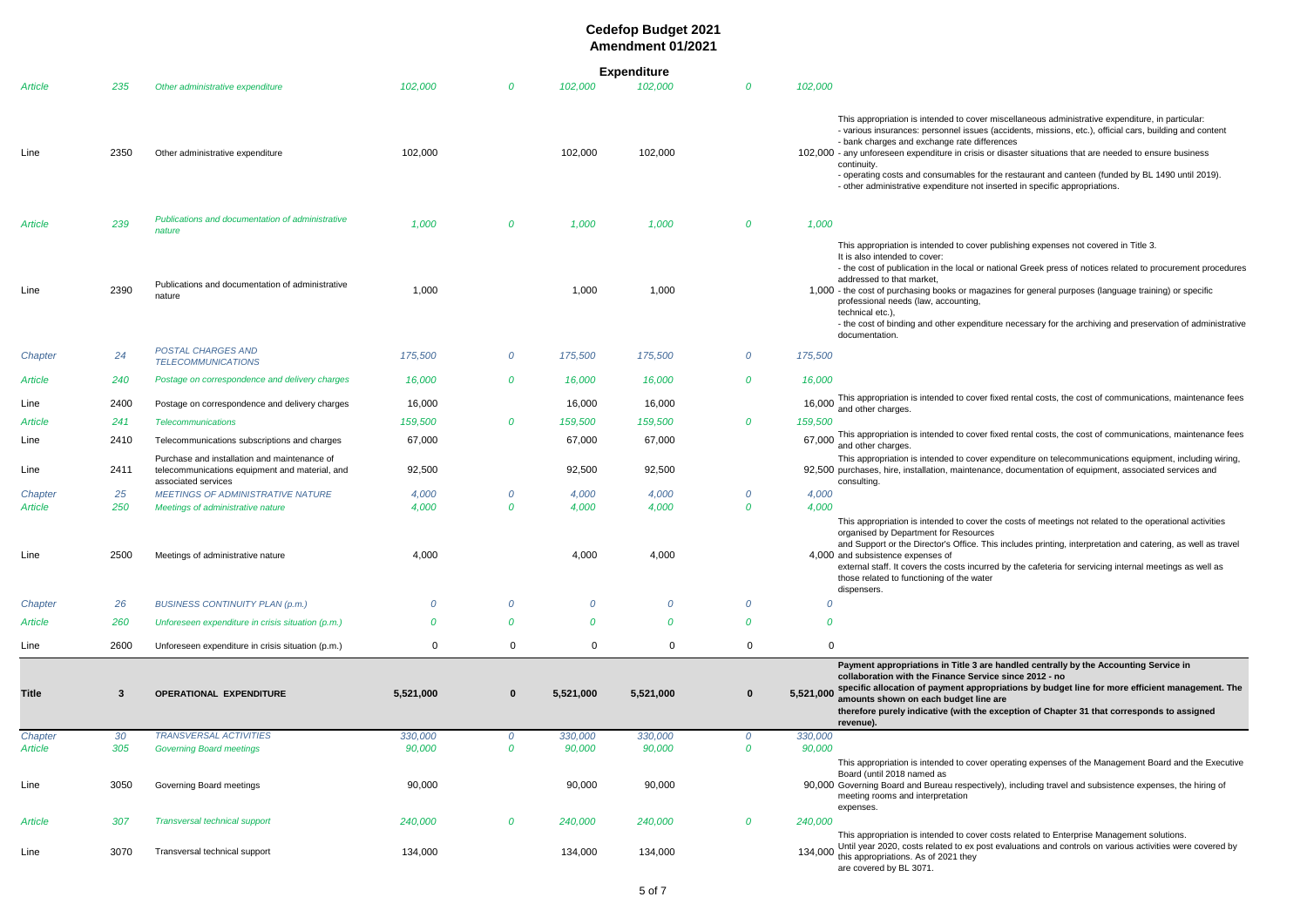### **Expenditure**

This appropriation is intended to cover costs arising from statutory and regulatory obligations and costs activities. Such costs were covered by BL 3070 until 2020.

costs of organising meetings, including printing and catering, as

the costs of concluding study contracts, evaluations and pilot

costs of organising meetings, including printing, interpretation

red to managing the network meetings, evaluations and ex-post

cations. Examples of activities strengthening partnerships are joint

ncluding in the national language) and joint actions with Cedefop

the costs of concluding study contracts, evaluations and pilot

costs of organising meetings, including printing, interpretation

the costs of concluding study contracts, evaluations and pilot

costs of organising meetings, including printing and catering, as

| Line           | 3071 | Transversal support & services for statutory &<br>regulatory obligations             | 106,000   |                  | 106,000   | 106,000   |                  |           | This appropriation is intended to cover costs arising from statutory and regulatory obligations and<br>106,000 of internal surveys, evaluations,<br>performance measurement and control activities. Such costs were covered by BL 3070 until 202                                                                                                                                                                                                                                                                                         |
|----------------|------|--------------------------------------------------------------------------------------|-----------|------------------|-----------|-----------|------------------|-----------|------------------------------------------------------------------------------------------------------------------------------------------------------------------------------------------------------------------------------------------------------------------------------------------------------------------------------------------------------------------------------------------------------------------------------------------------------------------------------------------------------------------------------------------|
| Chapter        | 31   | PARTICIPATION OF NON-MEMBER STATES IN<br>THE OPERATIONAL WORK PROGRAMME              | $\theta$  | $\theta$         | 0         | $\theta$  | $\overline{O}$   | $\theta$  |                                                                                                                                                                                                                                                                                                                                                                                                                                                                                                                                          |
| <b>Article</b> | 312  | <b>Specific activities</b>                                                           | 0         | 0                | 0         | 0         | 0                |           |                                                                                                                                                                                                                                                                                                                                                                                                                                                                                                                                          |
| Line           | 3120 | <b>Contribution Agreements</b>                                                       | $\Omega$  | 0                | $\Omega$  | $\Omega$  | $\Omega$         |           | 0 Contribution Agreements                                                                                                                                                                                                                                                                                                                                                                                                                                                                                                                |
| Chapter        | 32   | <b>SKILLS AND LABOUR MARKET (previously:</b><br><b>Research and Policy Analysis)</b> | 1,983,000 | 0                | 1,983,000 | 1,983,000 | $\overline{O}$   | 1,983,000 |                                                                                                                                                                                                                                                                                                                                                                                                                                                                                                                                          |
| Article        | 320  | Missions, meetings, interpretation                                                   | 68,000    | 0                | 68,000    | 68,000    | $\overline{O}$   | 68,000    |                                                                                                                                                                                                                                                                                                                                                                                                                                                                                                                                          |
| Line           | 3200 | Missions, meetings, interpretation                                                   | 68,000    |                  | 68,000    | 68,000    |                  |           | Appropriation available for covering the costs of organising meetings, including printing and cate<br>68,000 well as travel and subsistence<br>expenses of external and internal staff.                                                                                                                                                                                                                                                                                                                                                  |
| Article        | 324  | <b>Pilot studies and projects</b>                                                    | 1,915,000 | $\mathcal{O}$    | 1,915,000 | 1,915,000 | 0                | 1,915,000 |                                                                                                                                                                                                                                                                                                                                                                                                                                                                                                                                          |
| Line           | 3240 | Pilot studies and projects                                                           | 1,915,000 |                  | 1,915,000 | 1,915,000 |                  |           | This appropriation is intended to cover the costs of concluding study contracts, evaluations and<br>projects in accordance with the work<br>1,915,000 programme. It is also to cover the costs related to technical support/consultancy (including IT<br>applications and/or tools) necessary for                                                                                                                                                                                                                                        |
|                |      |                                                                                      |           |                  |           |           |                  |           | ensuring proper implementation of the projects.                                                                                                                                                                                                                                                                                                                                                                                                                                                                                          |
| Chapter        | 33   | VET SYSTEMS AND INSTITUTIONS (previously:<br>Enhanced cooperation in VET and LLL)    | 2,042,000 | $\overline{O}$   | 2,042,000 | 2,042,000 | $\overline{O}$   | 2,042,000 |                                                                                                                                                                                                                                                                                                                                                                                                                                                                                                                                          |
| Article        | 330  | Missions, meetings, interpretation                                                   | 141,000   | $\boldsymbol{0}$ | 141,000   | 141,000   | $\boldsymbol{o}$ | 141,000   |                                                                                                                                                                                                                                                                                                                                                                                                                                                                                                                                          |
| Line           | 3300 | Missions, meetings, interpretation                                                   | 141,000   |                  | 141,000   | 141,000   |                  |           | Appropriation available for covering the costs of organising meetings, including printing, interpret<br>141,000 and catering, as well as travel and<br>subsistence expenses of external and internal staff.                                                                                                                                                                                                                                                                                                                              |
| <b>Article</b> | 333  | Refernet (was 325 until 2015)                                                        | 1,080,000 | $\bm{o}$         | 1,080,000 | 1,080,000 | $\bm{O}$         | 1,080,000 |                                                                                                                                                                                                                                                                                                                                                                                                                                                                                                                                          |
| Line           | 3330 | ReferNet annual grants (Specific Grant Agreements)<br>(was 3250 until 2015)          | 980,000   |                  | 980,000   | 980,000   |                  | 980,000   | This appropriation is intended to cover the costs of the annual grant agreements concluded with<br>ReferNet partners to implement the annual work plan.                                                                                                                                                                                                                                                                                                                                                                                  |
| Line           | 3331 | ReferNet other costs (new)                                                           | 100,000   |                  | 100,000   | 100,000   |                  | 100,000   | This appropriation is intended to cover costs necessary to manage the network and strengthen<br>partnerships with and among ReferNet<br>members. Activities incurring costs linked to managing the network meetings, evaluations and e<br>controls, travel and subsistence<br>expenses, videoconferences and publications. Examples of activities strengthening partnerships<br>workshops or events, the<br>preparation of additional publications (including in the national language) and joint actions with C<br>or between partners. |
| Article        | 334  | <b>Pilot studies and projects</b>                                                    | 821,000   | 0                | 821,000   | 821,000   | 0                | 821,000   | This appropriation is intended to cover the costs of concluding study contracts, evaluations and post                                                                                                                                                                                                                                                                                                                                                                                                                                    |
| Line           | 3340 | Pilot studies and projects                                                           | 821,000   |                  | 821,000   | 821,000   |                  |           | projects in accordance with the work<br>821,000 programme. It is also to cover the costs related to technical support/consultancy (including IT<br>applications and/or tools) necessary for<br>ensuring proper implementation of the projects, in particular Europass.                                                                                                                                                                                                                                                                   |
| Chapter        | 34   | <b>LEARNING AND EMPLOYABILITY (new)</b>                                              | 546,000   | 0                | 546,000   | 546,000   | 0                | 546,000   |                                                                                                                                                                                                                                                                                                                                                                                                                                                                                                                                          |
| Article        | 340  | Missions, meetings, interpretation (new)                                             | 186,000   | 0                | 186,000   | 186,000   | $\boldsymbol{0}$ | 186,000   |                                                                                                                                                                                                                                                                                                                                                                                                                                                                                                                                          |
| Line           | 3400 | Missions, meetings, interpretation (new)                                             | 186,000   |                  | 186,000   | 186,000   |                  |           | Appropriation available for covering the costs of organising meetings, including printing, interpret<br>186,000 and catering, as well as travel and<br>subsistence expenses of external and internal staff.                                                                                                                                                                                                                                                                                                                              |
| Article        | 344  | Pilot studies and projects (new)                                                     | 360,000   | $\boldsymbol{o}$ | 360,000   | 360,000   | 0                | 360,000   | This appropriation is intended to cover the costs of concluding study contracts, evaluations and                                                                                                                                                                                                                                                                                                                                                                                                                                         |
| Line           | 3440 | Pilot studies and projects (new)                                                     | 360,000   |                  | 360,000   | 360,000   |                  |           | projects in accordance with the work<br>360,000 programme. It is also to cover the costs related to technical support/consultancy (including IT<br>applications and/or tools) necessary for<br>ensuring proper implementation of the projects.                                                                                                                                                                                                                                                                                           |
| Chapter        | 35   | COMMUNICATION (previously: Communication,<br>information and dissemination)          | 620,000   | $\overline{O}$   | 620,000   | 620,000   | $\overline{O}$   | 620,000   |                                                                                                                                                                                                                                                                                                                                                                                                                                                                                                                                          |
| Article        | 350  | Missions, meetings, interpretation                                                   | 34,500    | $\boldsymbol{0}$ | 34,500    | 34,500    | 0                | 34,500    | Appropriation available for covering the costs of organising meetings, including printing and cate                                                                                                                                                                                                                                                                                                                                                                                                                                       |
| Line           | 3500 | Missions, meetings, interpretation                                                   | 34,500    |                  | 34,500    | 34,500    |                  |           | 34.500 well as travel and subsistence<br>expenses of external and internal staff.                                                                                                                                                                                                                                                                                                                                                                                                                                                        |
| Article        | 351  | Publications and dissemination                                                       | 149,000   | $\boldsymbol{0}$ | 149,000   | 149,000   | $\boldsymbol{o}$ | 149,000   |                                                                                                                                                                                                                                                                                                                                                                                                                                                                                                                                          |